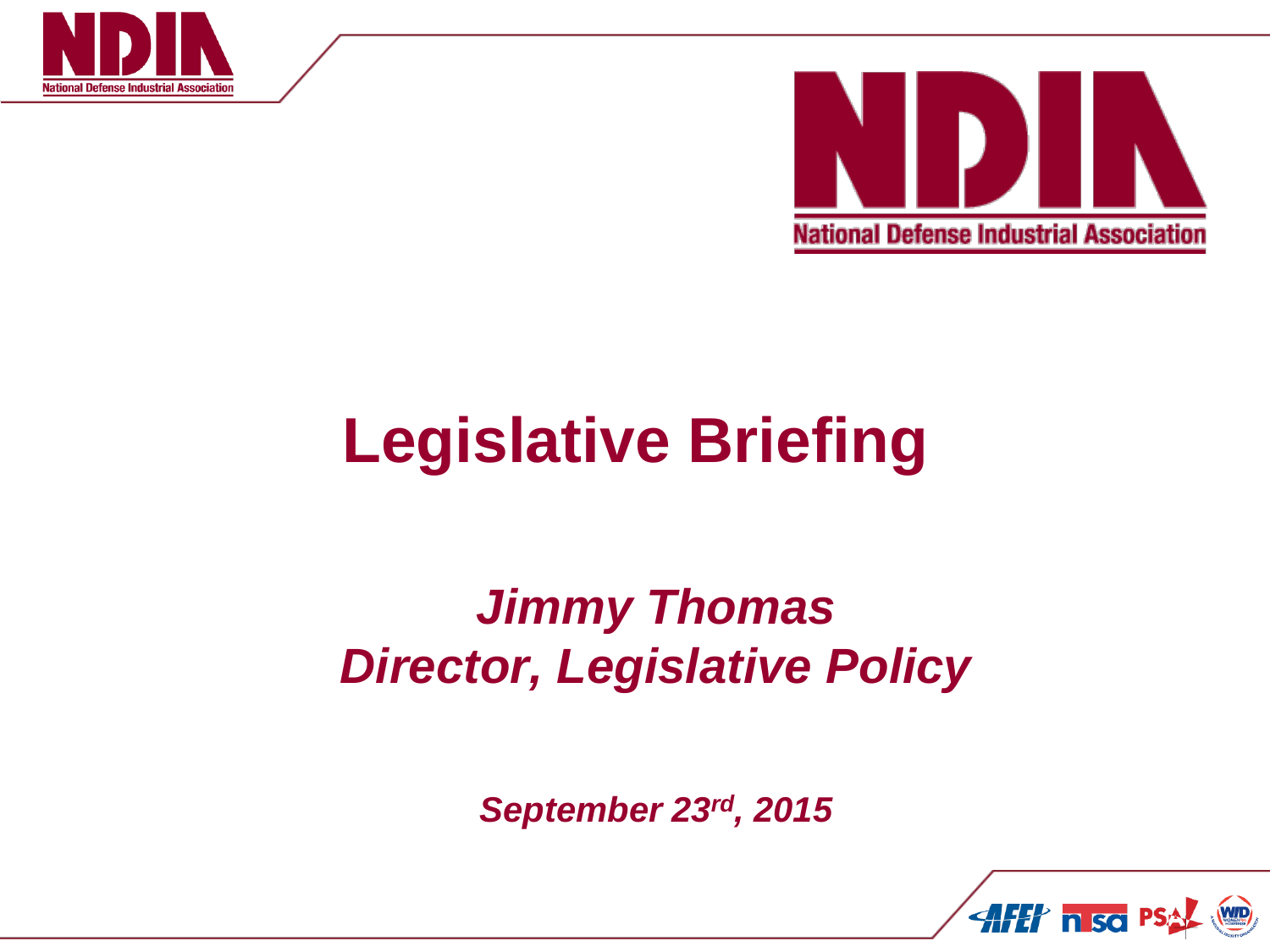

### **Total Budget Trends**

(Including supplemental and OCO funding)

#### (FY 2016 Dollars in Billions)



25 HH nso P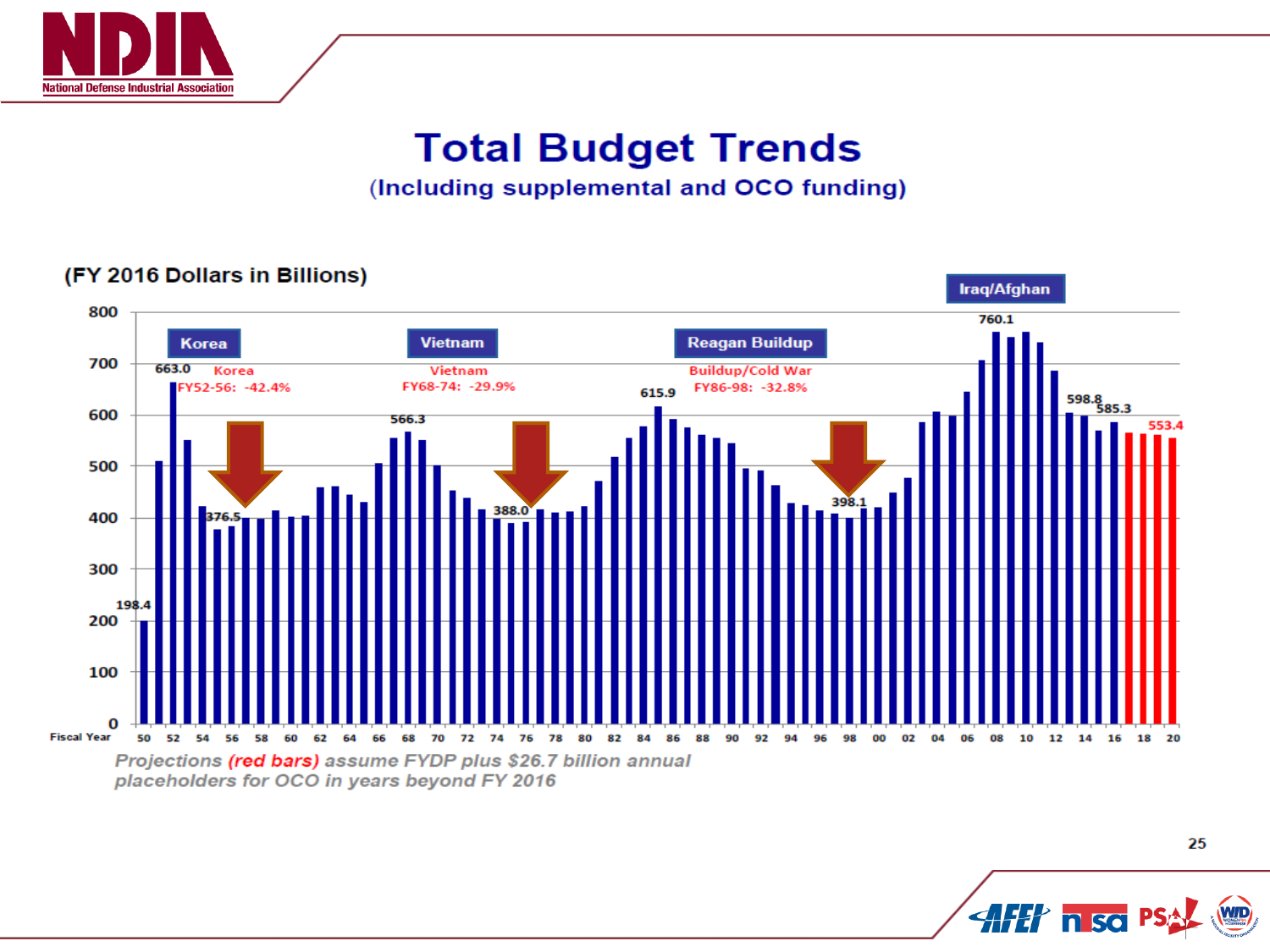

## **DoD's Actuals & Projected vs. Sequester**

#### **DoD Discretionary Base Budget Compared to Sequester**



**AFET n so PS**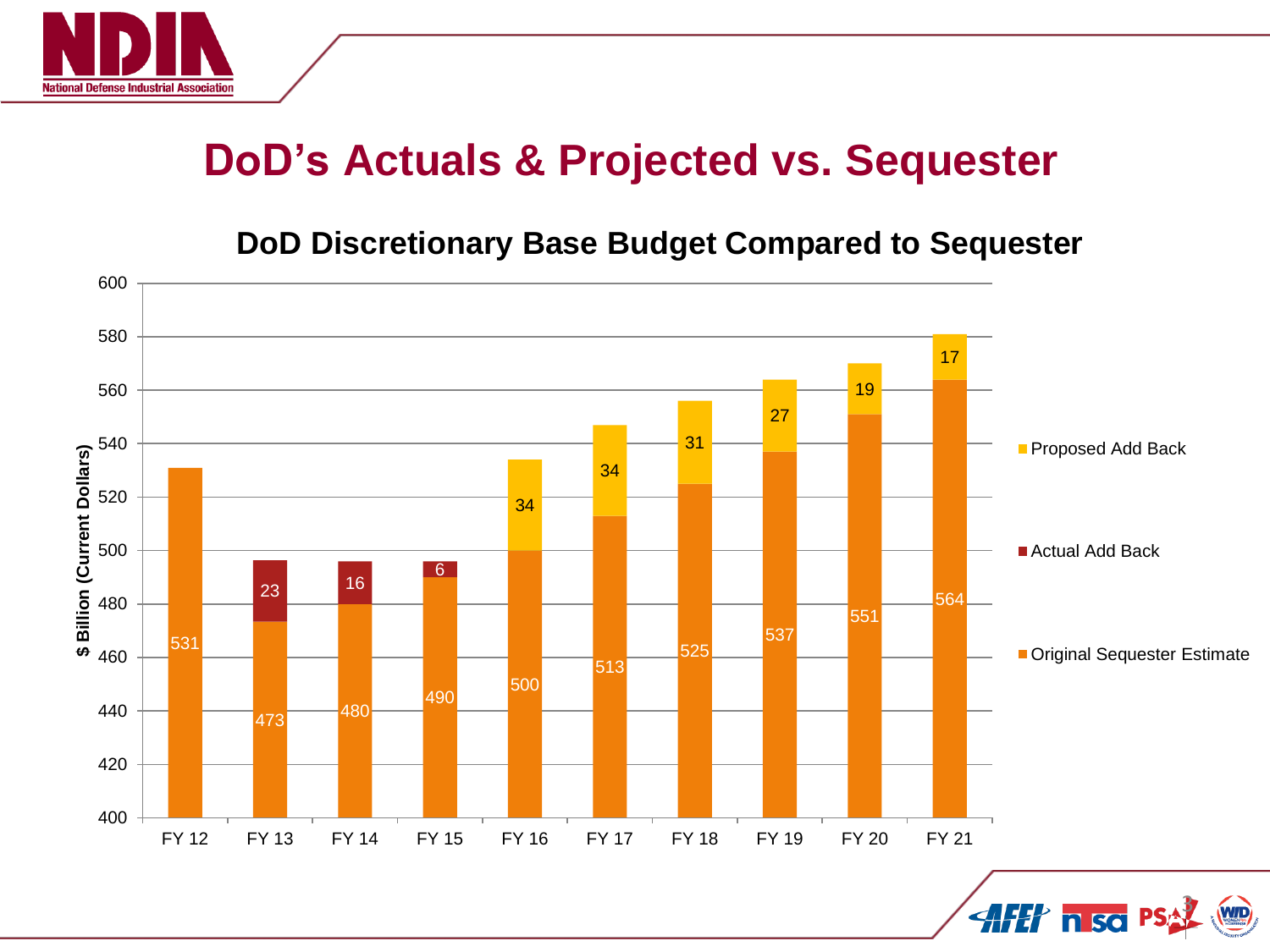

## **Defense Base + OCO Discretionary Outlays**

**Comparison of DoD Discretionary Outlays**



- In both current and constant dollars, outlays are projected to increase in FY16 given the large increase in requested base budget funding.
- Outlays grow and remain constant through the FYDP in current dollars, but in real terms decrease each year. This could easily change since FY17 and beyond are based on an OCO level of \$26.7B in new authority each year.

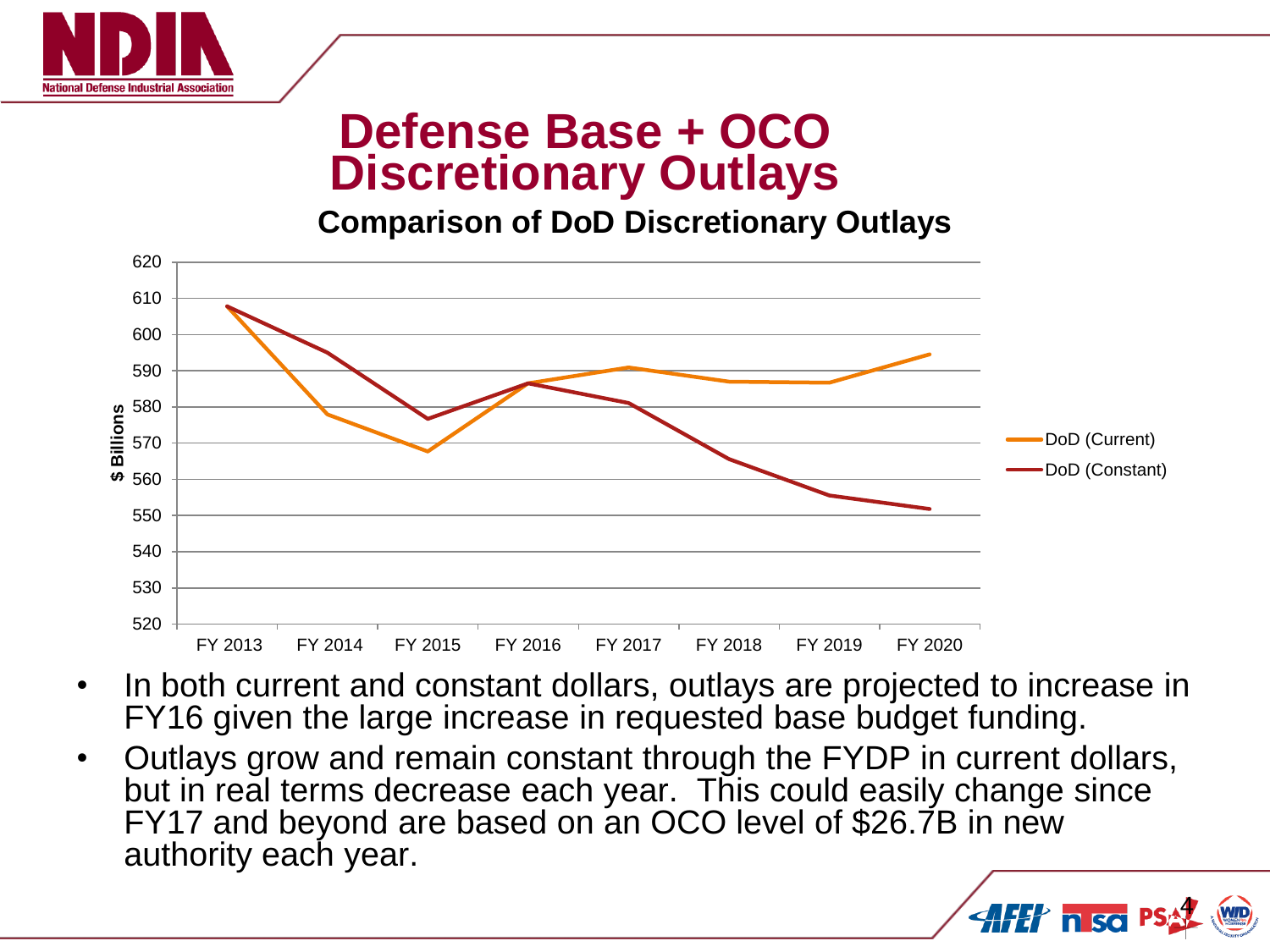

## **DEFENSE SPENDING DISAGREEMENT ON OCO; BIG FIGHT ON CIVILIAN SPENDING LEVELS**

Budget authority in billions

| Category                | <b>FY 2016 caps</b> | <b>Congress</b> | <b>Request</b> |
|-------------------------|---------------------|-----------------|----------------|
| Base defense            | \$523.1             | \$523.1         | \$561.0        |
| <b>OCO</b>              |                     | \$89.2          | \$50.9         |
| <b>Total defense</b>    |                     | \$612.3         | \$611.9        |
| Base nondefense         | \$493.0             | \$493.5         | \$525.6        |
| <b>OCO</b>              |                     | \$7.0           | \$7.0          |
| <b>Total nondefense</b> |                     | \$500.5         | \$532.7        |

#### Two fights:

- » Defense: What bucket do you put extra money in base or OCO?
- » Nondefense: Extra money or not? Republican budget resolution would reduce spending caps starting in fiscal 2017

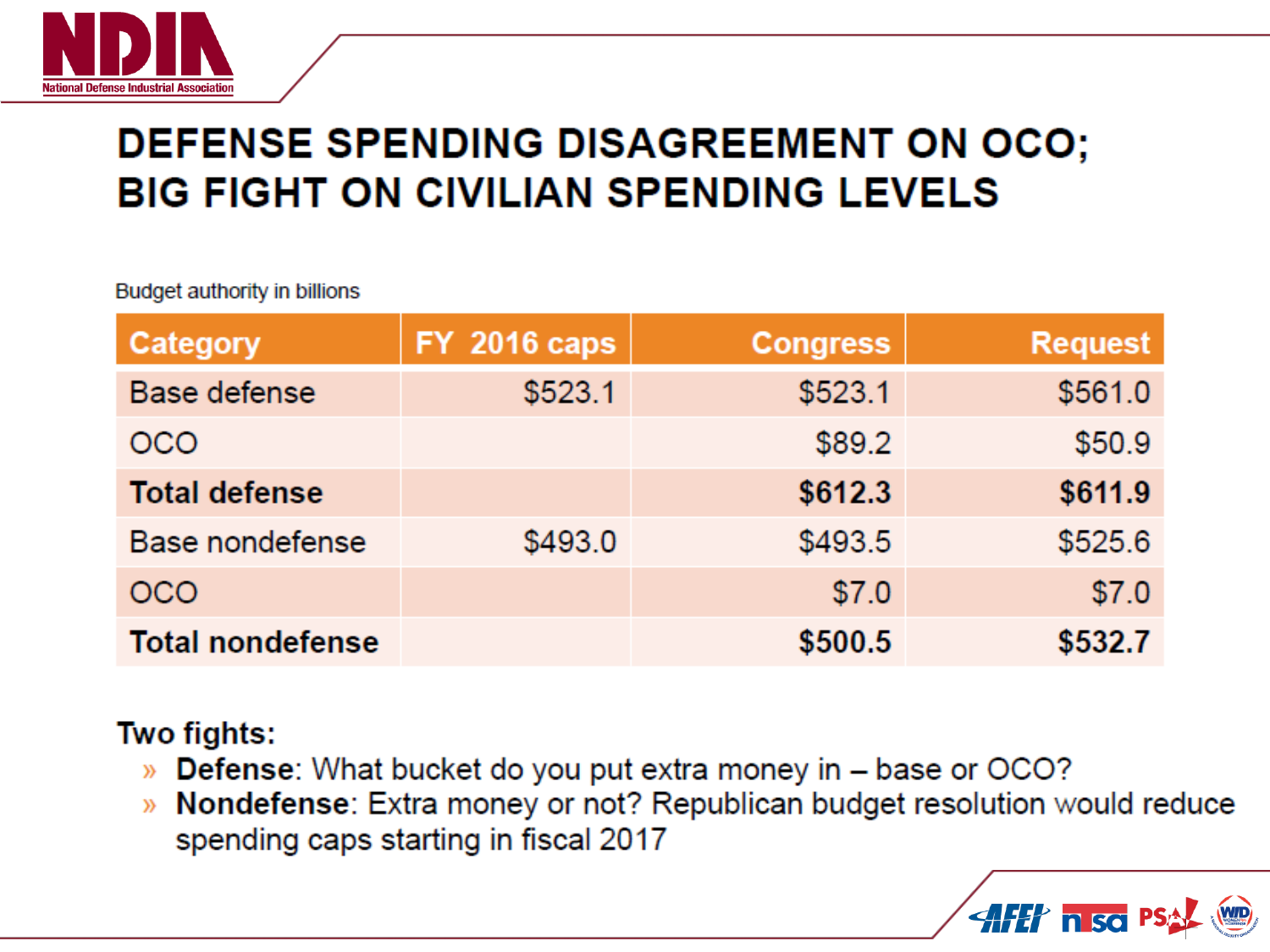



- Both the House and Senate have passed their respective versions of the annual defense bill.
- Conference Report Timing?
- Sticking Points
	- Personnel Benefits
	- Tricare and Prescription Drug Costs
- Veto Threat?

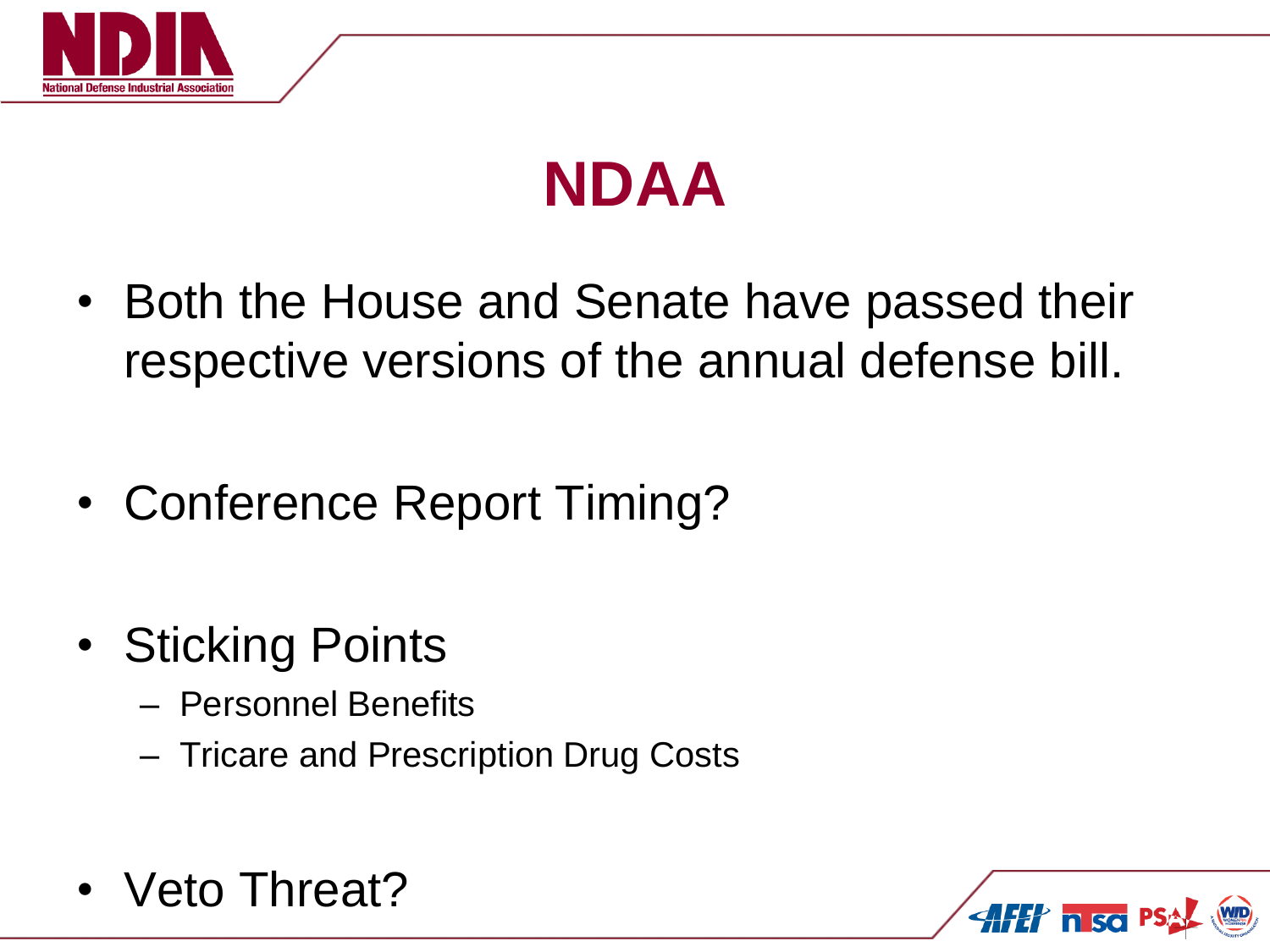

## **Major Trends – Small Business**

- Expand the HUBZone authority for BRAC (both)
- Expand HUBZone to qualified disaster areas (Senate)
- Codify and expand mentor-protégé program (both)
- Report on failures to meet CS(T)P (Senate)
- Bundled and consolidated contracts (House)
	- SBA certifies agency data on them; GAO checks SBA's work
	- Provide quick, advance notice of them when they are called for
- Add SBA Administrator to FAR Council (House)
- Consider past performance of small businesses teaming or joint venturing for a bundled or consolidated contract (House)
- Look at small business contracting goals to make sure they are not overly grouped in specific NAICS codes (House)
- Would create a scorecard system for grading agency small business contracting and subcontracting (House)
- Raises Simplified Acquisition Threshold from \$150K to \$500K (House)
- Prohibits the use of reverse auctions for small business set aside contracts (House)**AFF** nso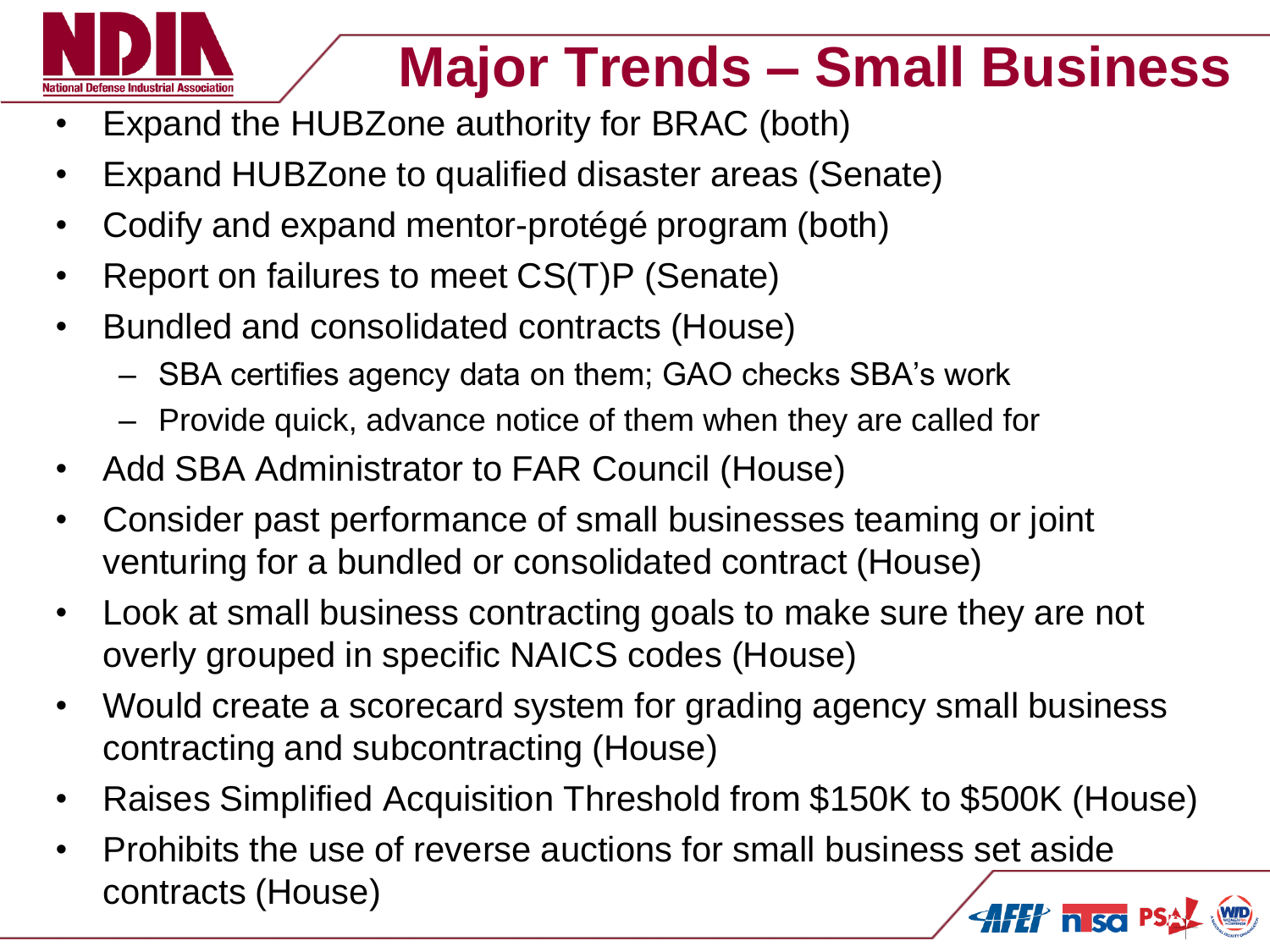

## **Appropriations**

## **APPROPRIATIONS COMMITTEES HAVE APPROVED ALL**

| <b>Bill</b>                     | <b>Committee Approved</b> |               | <b>Floor Passage</b> |               | <b>Conference</b> | <b>Enacted</b> |  |  |
|---------------------------------|---------------------------|---------------|----------------------|---------------|-------------------|----------------|--|--|
|                                 | House                     | <b>Senate</b> | <b>House</b>         | <b>Senate</b> |                   |                |  |  |
| Agriculture-FDA                 | ✓                         | ✓             |                      |               |                   |                |  |  |
| Commerce-Justice-Science        |                           | ✓             | $\checkmark$         |               |                   |                |  |  |
| <b>Defense</b>                  |                           | ✓             | ✓                    | $\star$       |                   |                |  |  |
| Energy & Water                  | ✓                         | ✓             | $\checkmark$         |               |                   |                |  |  |
| <b>Financial Services</b>       |                           | ✓             |                      |               |                   |                |  |  |
| <b>Homeland Security</b>        | ✓                         | ✓             |                      |               |                   |                |  |  |
| Interior-Environment            |                           | ✓             | $\ast$               |               |                   |                |  |  |
| Labor-HHS-Education             | ✓                         | ✓             |                      |               |                   |                |  |  |
| Legislative Branch              |                           | ✓             | ✓                    |               |                   |                |  |  |
| Military Construction -VA       | ✓                         | ✓             | ✓                    |               |                   |                |  |  |
| <b>State-Foreign Operations</b> |                           | ✓             |                      |               |                   |                |  |  |
| Transportation-HUD              | ✓                         | ✓             | ✓                    |               |                   |                |  |  |

**AFF** nso P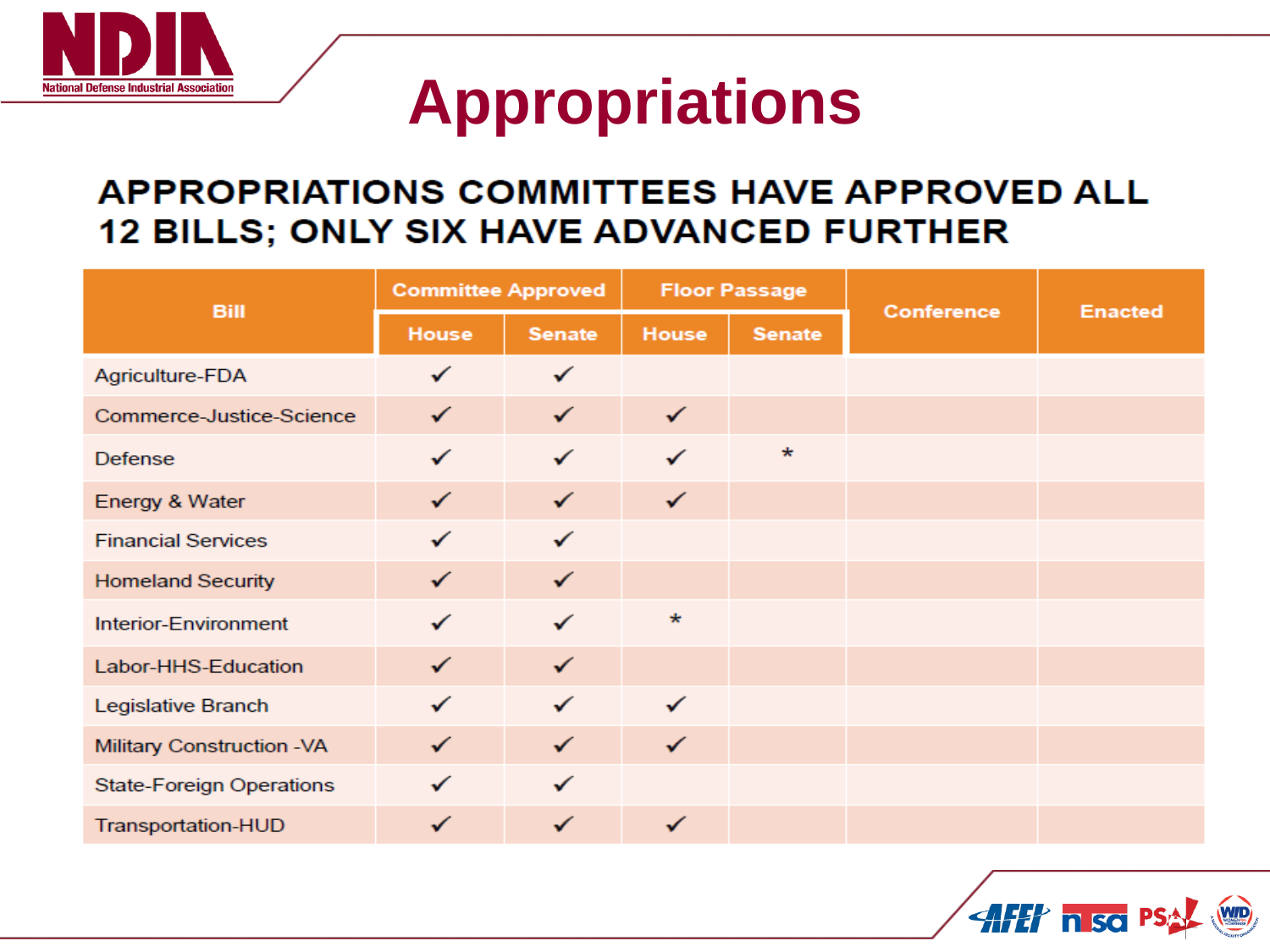

## CONTINUING RESOLUTION IS THE NEXT STEP IN THE **FUNDING PROCESS - BUT WHEN AND WHAT?**

#### Continuing resolution still coming together

- » Most funding would be extended at the fiscal 2015 rate
- Anomalies or spending adjustments could be included  $\mathcal{Y}$
- House Appropriations Chairman Hal Rogers said a clean CR is ready to go ))

### As a must-pass bill, CR provides opportunity to attach policy riders

- **Block federal funding for Planned Parenthood**  $\mathcal{Y}$
- Stop funding to implement Iran deal
- Block funding or implementation of Obamacare  $\mathcal{Y}$
- 2016 presidential elections create incentives for lawmakers to take tough positions

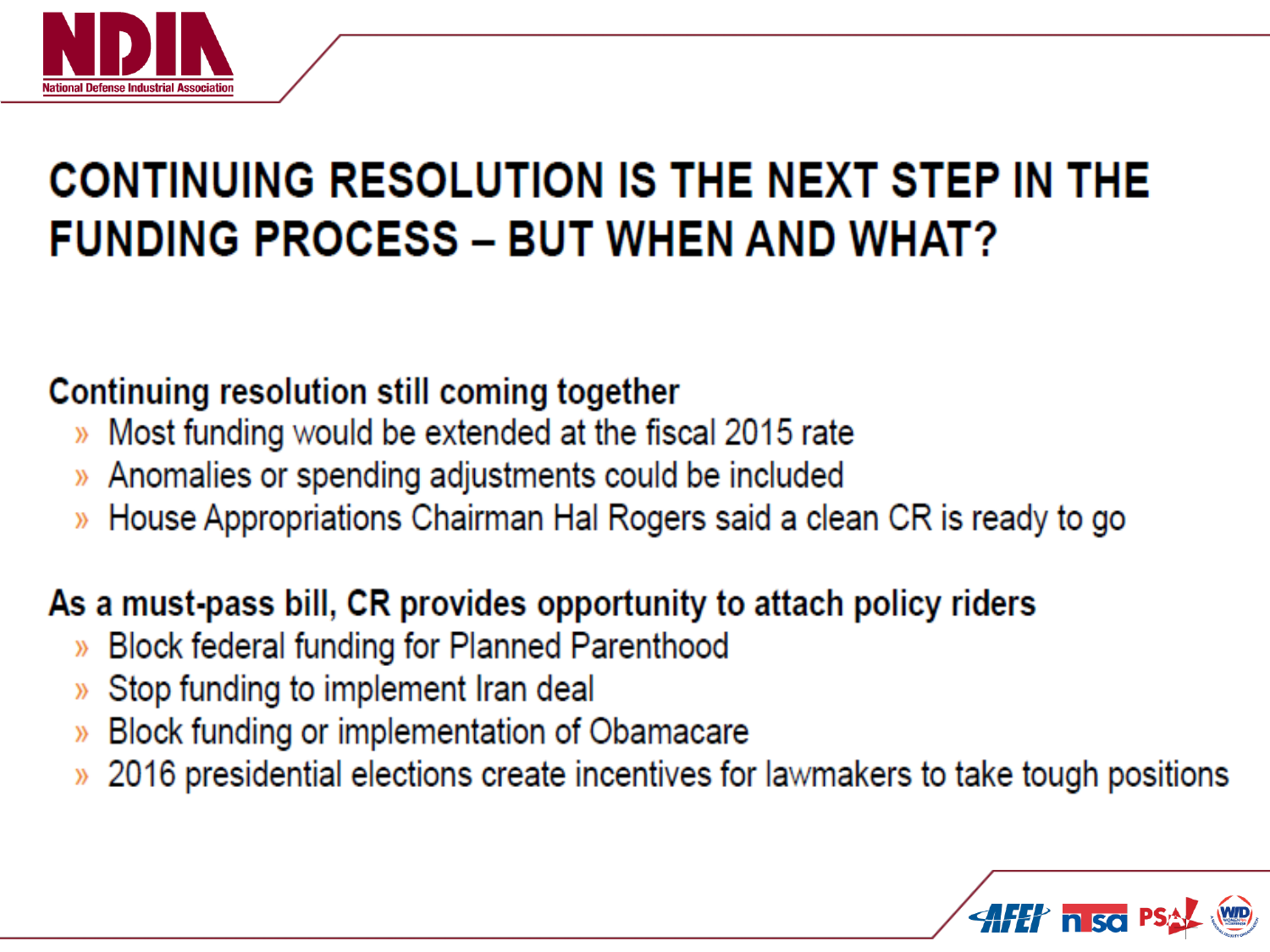

### **WHITE HOUSE CR WISH LIST INCLUDES LESS OCO FUNDING, EX-IM EXTENSION, SEVERAL OTHERS**

#### Requested "anomalies" that would extend expiring authorities, adjust funding

- » Allow transfer of \$450 million to pay for wildfire suppression
- » Permit NASA to continue Commercial Crew activities and Shuttle Program closeout
- » Increase Small Business Administration lending cap
- » Transfer as much as \$625 million to cover additional costs for construction of Veterans Affairs Denver Replacement Medical Center
- » Extend EB-5 visa program and E-Verify program
- » Allow the D.C. government to expend its own funds in fiscal 2016

#### Republicans will probably ignore more-controversial requests

- » Opposition to Export-Import Bank is strong in the House, which has yet to consider reauthorization after June 30 expiration
- » Differing positions on OCO funding
- » Wildfire funding could also be complicated
	- White House prefers disaster cap adjustment, House prefers legislative solution passed in H.R. 2647

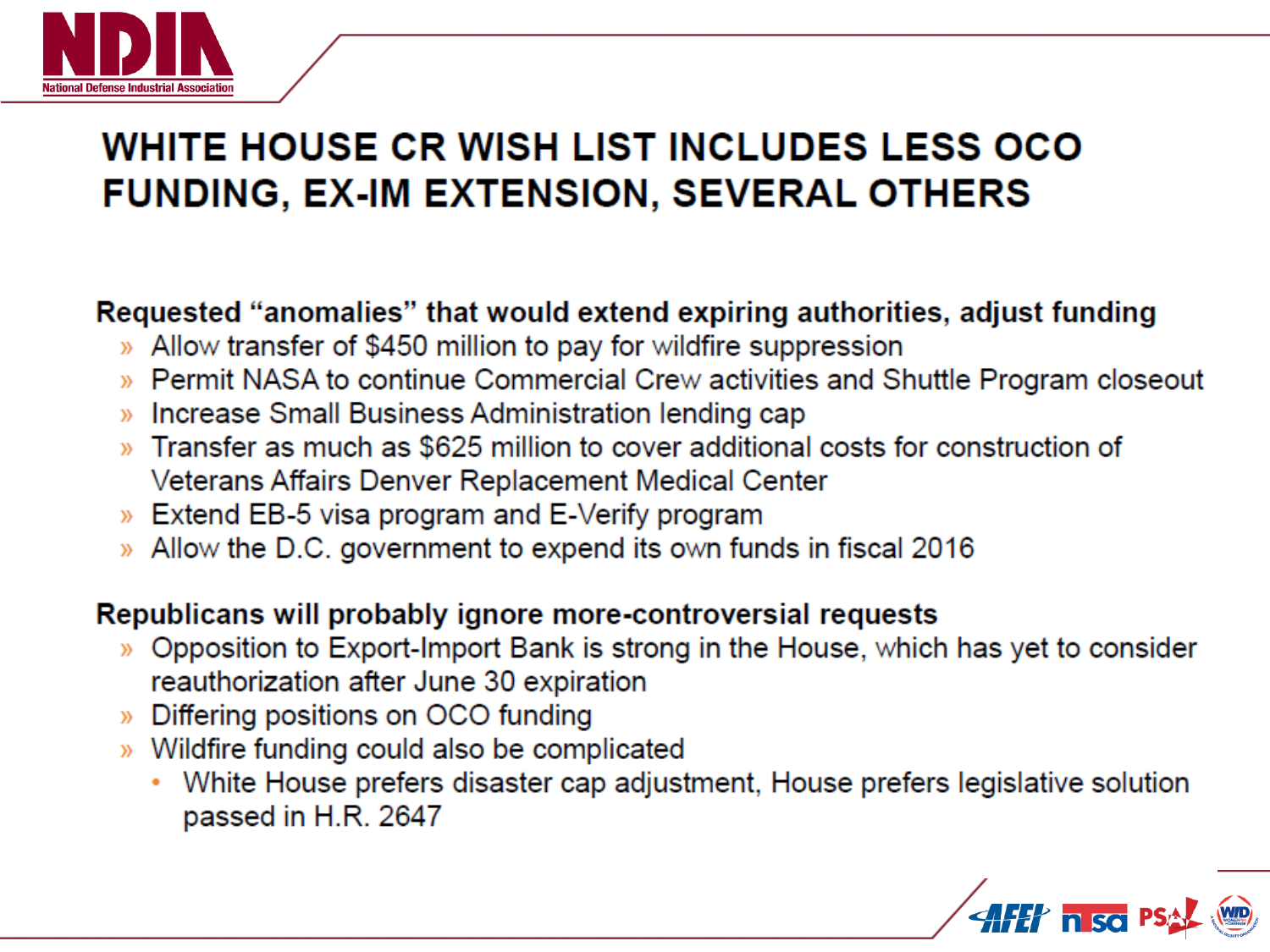

### **ISSUES CROWDING THE FALL AGENDA: TRANSPORTATION, TAXES, ENERGY**

#### Highway authorization extension required for programs to continue

- » Senate passed a long-term reauthorization (H.R. 22) that included Ex-Im
- » House leaders are working on a six-year measure: may use international tax changes for funding

#### Temporary tax breaks, known as "extenders," require action before tax season

- » House has passed several bills making a few provisions permanent
- » Senate Finance Committee approved S. 1946, renewing all 50 provisions

#### FAA patch will be needed while long-term reauthorization is crafted

- » Airport and Airway Trust Fund and airport improvement grants could expire
- » Essential Air Service subsidies program could be changed or eliminated
- » Air traffic control and privatization could advance

#### Energy bills could also be considered

- » Oil export ban (H.R. 702) slated for the House floor by the end of September
- » Senate proposed bipartisan omnibus bill, House panel still working on H.R. 8

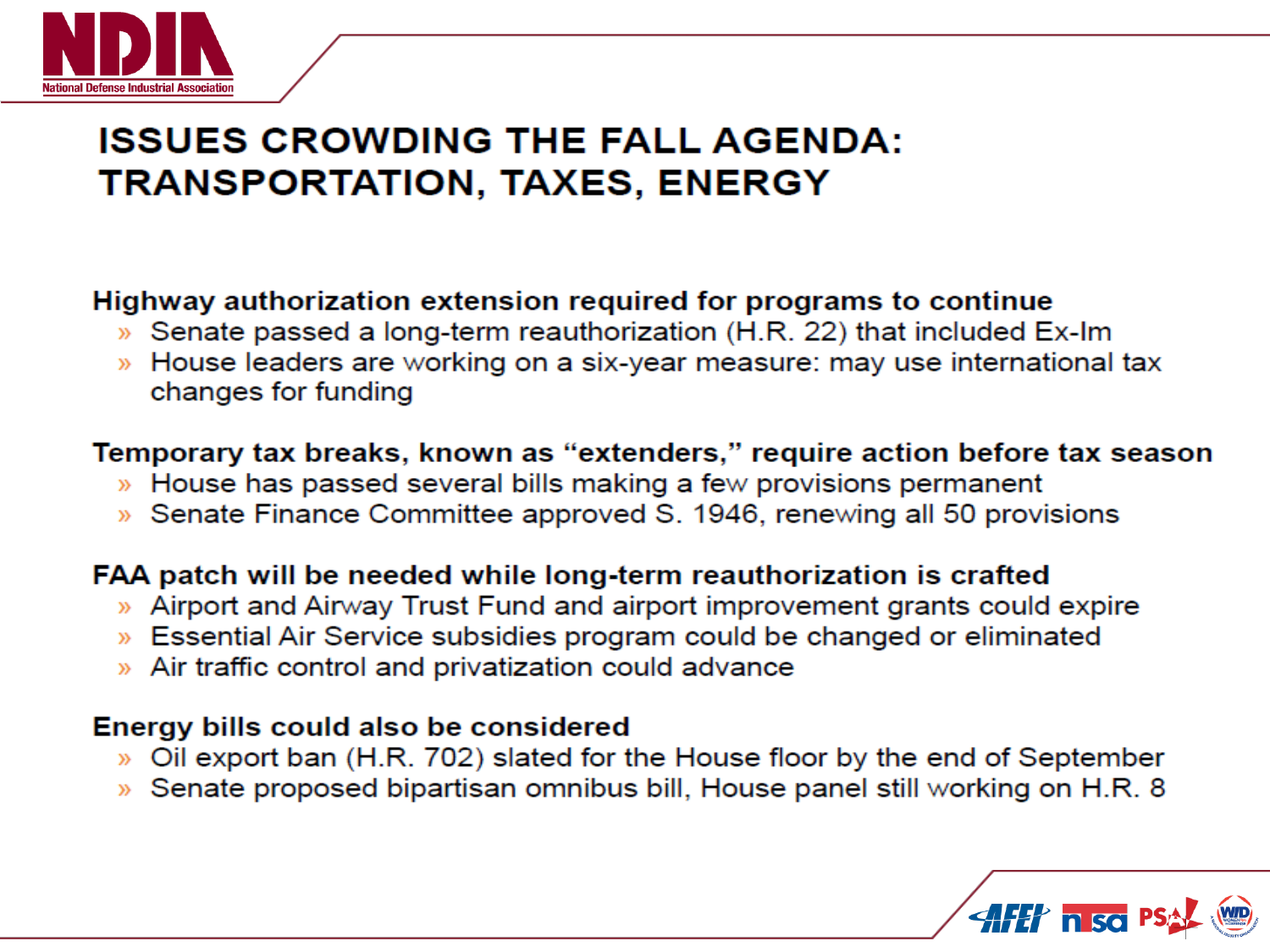

## DEBT CEILING WILL NEED TO BE ADDRESSED. **COULD CREATE ANOTHER STANDOFF**

Debt ceiling came back into effect on March 16; stands at \$18.1 trillion

Treasury using "extraordinary measures" to keep borrowing under the limit

Action will be needed in the fall according to CBO and Treasury

- CBO predicted late November or December in its August update  $\mathcal{Y}$
- » Treasury Secretary Jacob J. Lew said sometime after October in a Sept. 10 letter

Ahead of the debate, there could be action on messaging bills

» House Ways and Means Committee approved H.R. 692, which would allow payment of outstanding debt and Social Security benefits in event of default

Congressional Republicans may seek to pair spending cuts with debt increase

» Standoff in 2011 led to the Budget Control Act

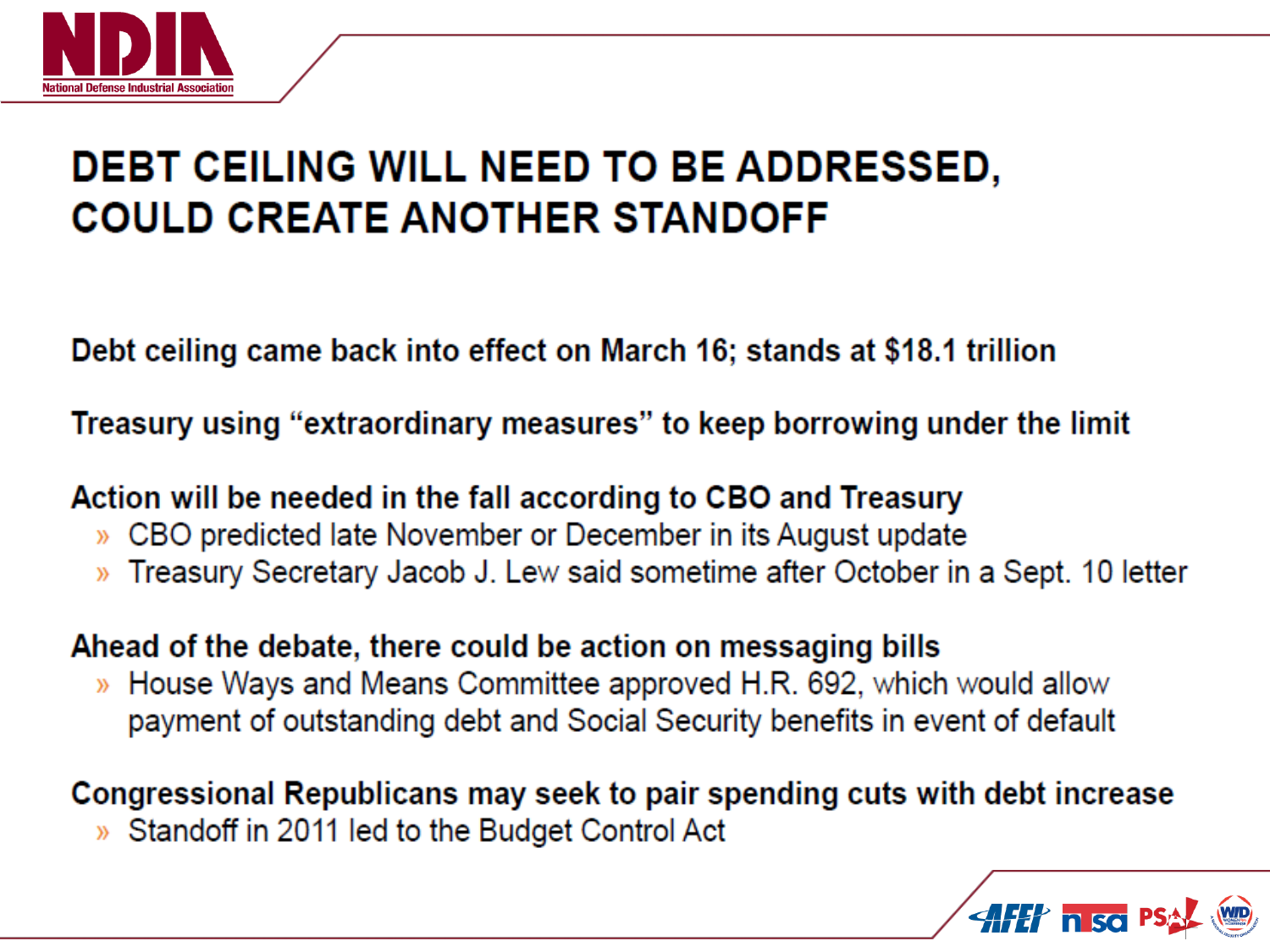

### OTHER MEASURES THAT COULD BE RESOLVED OR SET **UP CONFRONTATION WITH WHITE HOUSE**

#### Several issues could be resolved in the fall

- » Customs and trade enforcement
	- Conference planned on H.R. 644; currency and other sticking points remain
- » Cybersecurity
	- Privacy concerns stalled Senate consideration of S. 754
	- House passed two measures: H.R. 1731 and H.R. 1560
- » Rewrite of Toxic Substances Control Act
	- House and Senate agree on need to revise chemical evaluation process
	- House passed bill, H.R. 2576 in June; Senate may consider S. 697 this month
- » Defense authorization
	- Conferees have yet to reach agreement on H.R. 1735

#### Partisan measures that could also get floor time

- » Efforts to repeal or curtail Obamacare
	- New CBO estimate says repealing individual mandate would save \$305 billion
	- Possible stand-alone measures on "Cadillac tax" and medical device tax
	- Reconciliation could be used to prevent filibuster in Senate
- » Continuing efforts to block funding for Planned Parenthood
- » Additional efforts to block implementation of the Iran agreement
- » Legislation to block EPA's Clean Power Plan, financial regulations

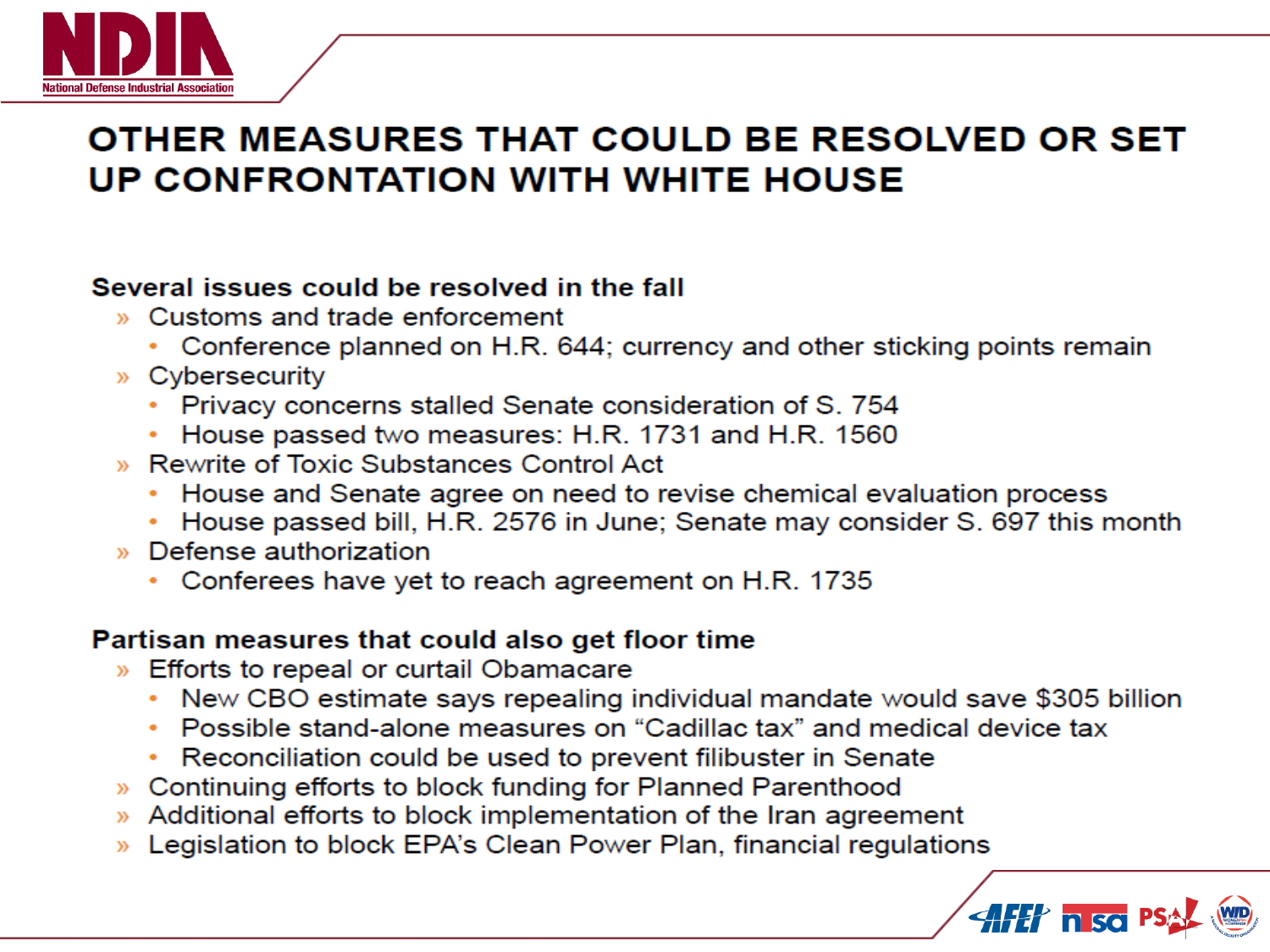

## **Reagan National Defense Forum**





- November 7, 2015 Simi Valley, CA
- As part of NDIA's sponsorship, NDIA has secured for its members a registration discount through the month of August to attend the forum.
- www.ndia.org/rndf